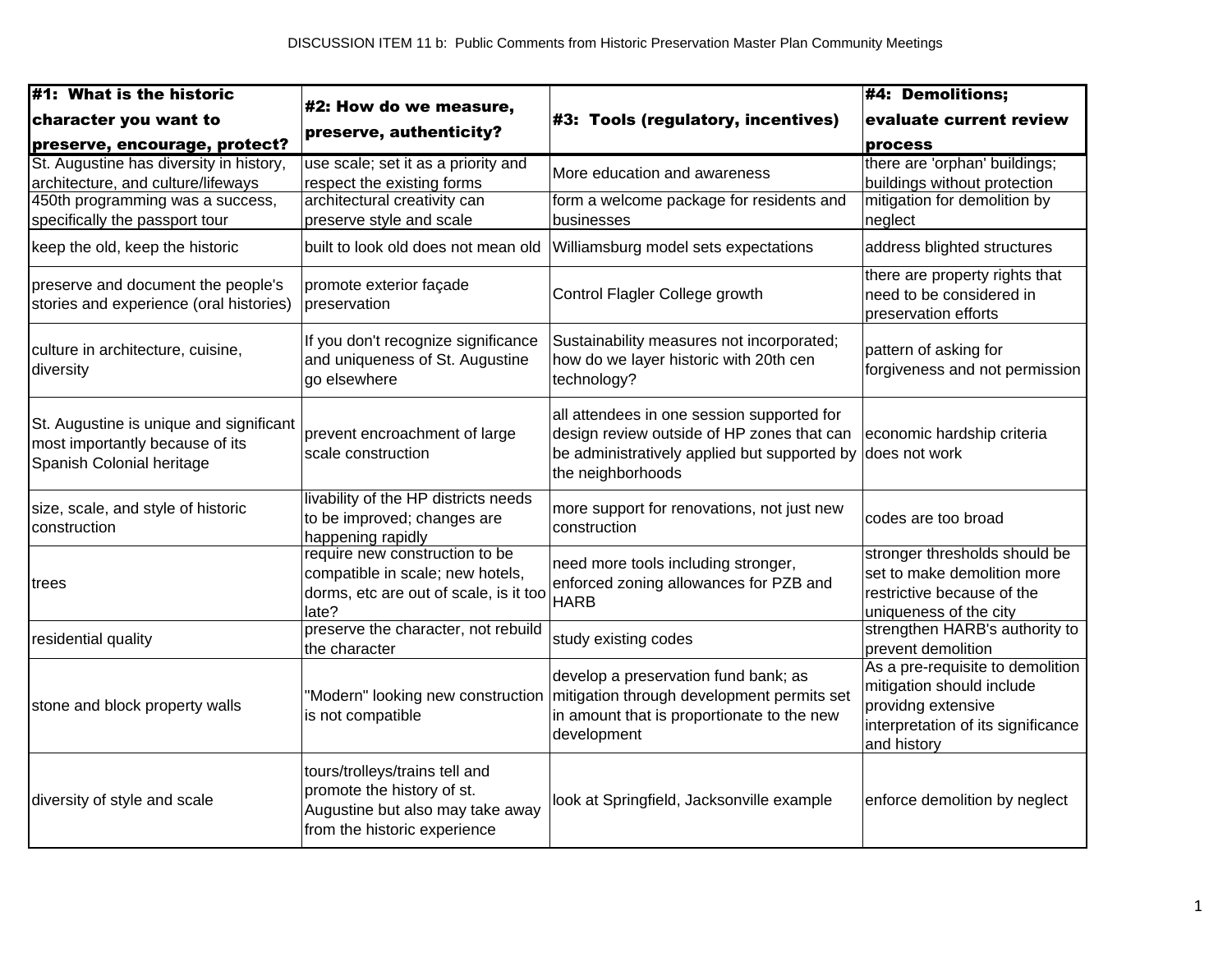| #1: What is the historic                                                                           |                                                                                                                                                |                                                                                                                                     | $#4$ : Demolitions;                                                                                           |
|----------------------------------------------------------------------------------------------------|------------------------------------------------------------------------------------------------------------------------------------------------|-------------------------------------------------------------------------------------------------------------------------------------|---------------------------------------------------------------------------------------------------------------|
| character you want to                                                                              | #2: How do we measure,                                                                                                                         | #3: Tools (regulatory, incentives)                                                                                                  | evaluate current review                                                                                       |
| preserve, encourage, protect?                                                                      | preserve, authenticity?                                                                                                                        |                                                                                                                                     | process                                                                                                       |
| highest concentration of Victorian-era<br>architecture is in Lincolnville                          | eroding overall fabric of Victorian-<br>era housing in Lincolnville                                                                            | seek out the 'flippers' to educate them on<br>benefits of preservation and community<br>goals                                       | there are no consequences or<br>low fines for demolitions<br>without permits or after-the-fact<br>reviews     |
| openness, scenic vistas, viewsheds                                                                 | use the supporting documentation<br>in the NRHD nominations                                                                                    | use volunteer teams to provide design<br>review                                                                                     | require archaeology prior to the<br>demolition                                                                |
| preserve the uses of properties                                                                    | If you buy into St. Augustine you<br>must buy into its history                                                                                 | preserve viewsheds to prevent block-outs<br>like US1 and A1A                                                                        | give HARB responsibility of<br>fines for demolitions                                                          |
| authenticity, diversity are priorities                                                             | renovating and remodeling<br>constributes to loss of historic<br>character                                                                     | encourage people to 'buy into' St. Augustine                                                                                        | educate new property owners<br>on demolition requirements and<br>zoning                                       |
| unique streetscape                                                                                 | recent construction and<br>reconstructions are "non-historic"                                                                                  | review flood elevations and zoning<br>allowances for increased height maximums                                                      | need regulations to penalize<br>demolitions; hold up the CO,<br>\$5000 fine does not discourage<br>demolition |
| diverse time periods evidenced in<br>building fabric, not generic                                  | when building in the HP districts is<br>it based on what we "expect"<br>based on "real" evidence                                               | write out regulations that prevent 'disney-<br>historic buildings to look like or is it like' construction and attractions downtown | set requirements for<br>replacement structure                                                                 |
| height limits preserve panoramic<br>views as in Ponce Hotel visible over<br><b>Bridge of Lions</b> | recognize each corridor has a<br>distinct character                                                                                            | Nations Oldest City should have strong,<br>enforceable rules - educate newcomers and<br>make information accessible                 | connect demolitions with<br>erosion of building fabric which<br>detracts from authenticity                    |
| "shabby chic" quality, eclectic,<br>individuality                                                  | existing building patterns:<br>Lighthouse Park has zero/small<br>front set backs with parking in front                                         | Lincolnville should adopt protection policies<br>like the HP                                                                        | rising property values is related<br>to demolitions and new<br>construction is maxing out the<br>lot coverage |
| St. Augustine is a community of<br>neighborhoods                                                   | the 35' height limit set does not<br>produce compatible infill<br>development                                                                  | set strict height limits and definition of height<br>to the building code version                                                   | require photo documentation                                                                                   |
| Florida Avenue is an old established<br>large property that should be<br>preserved                 | the change that is occurring is<br>slowly converting the city to a<br>'polished" and "manicured"<br>community in conflict with its<br>heritage | consider tradeoffs for height limit versus lot<br>coverage                                                                          | expand 50 year demolition<br>review to remodels                                                               |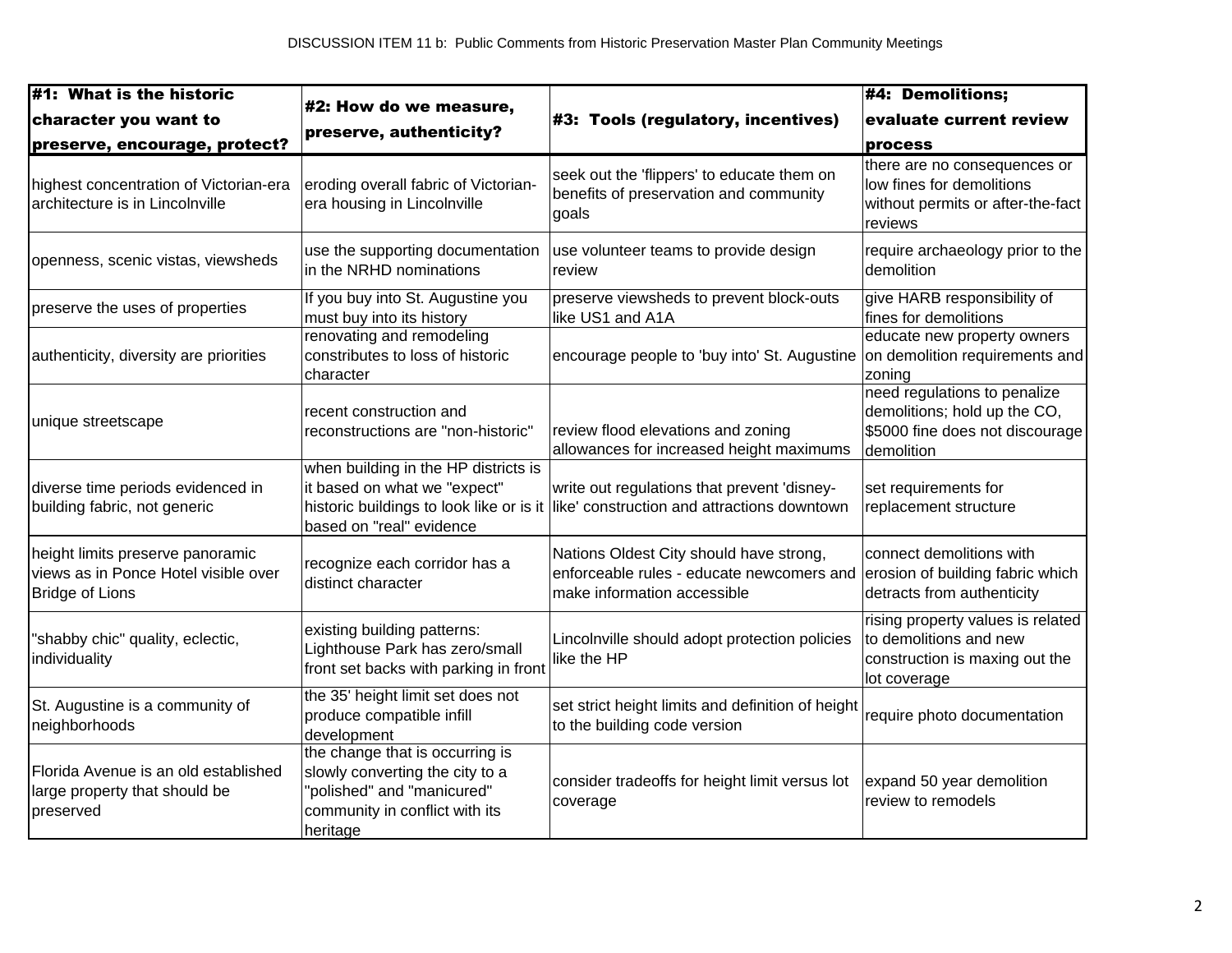| #1: What is the historic                                                                      |                                                                                                                                                             |                                                                                                            | $#4$ : Demolitions;                          |
|-----------------------------------------------------------------------------------------------|-------------------------------------------------------------------------------------------------------------------------------------------------------------|------------------------------------------------------------------------------------------------------------|----------------------------------------------|
| character you want to                                                                         | #2: How do we measure,                                                                                                                                      | #3: Tools (regulatory, incentives)                                                                         | evaluate current review                      |
| preserve, encourage, protect?                                                                 | preserve, authenticity?                                                                                                                                     |                                                                                                            | process                                      |
| scenic roadways like Magnolia<br>Avenue                                                       | preserve tree canopy and green<br>space                                                                                                                     | scenic highways designation                                                                                | limit footprint of replacement<br>structures |
| places can have a new character but<br>fit among the old Florida style                        | its authentic unless it's created not<br>to be; for example building<br>Spanish Colonial beyond where<br>there is a historic pattern of<br>Spanish Colonial | traffic control through neighborhoods                                                                      |                                              |
| west area of town is quaint, has local<br>lflavor                                             | architectural styles should not be<br>prescribed, encourage diveristy                                                                                       | proactive education of community's<br>character                                                            |                                              |
| limit on-street parking which takes<br>away from streetscape experience<br>of scale<br>called | noticeable distinctions between<br>some areas like south St. George<br>Street where architectural style is<br>more varied                                   | increase accessibility and awareness of<br>conservation easements and ad valorem tax<br>exemptions         |                                              |
|                                                                                               | should be different approaches for<br>the different areas, Davis Shores<br>can have more flexibility than<br>downtown                                       | variances: the hardship does not take into<br>account unique qualities of the historic<br>streetscape      |                                              |
|                                                                                               | new construction overshadows/out                                                                                                                            | need to address the non-conformities and<br>resolve lot size as it exists not random<br>zoning designation |                                              |
|                                                                                               | do not regulate "style" outside of<br>the HP district                                                                                                       | allow flexibility in different areas                                                                       |                                              |
|                                                                                               | archaeology is our authenticity,<br>one of the few places with an<br>ordinance                                                                              | establish transition areas between existing<br>and new construction                                        |                                              |
|                                                                                               | do not label King Street as West<br>New Augustine as it was originally                                                                                      | King, or West Augustineconsider expand archaeological program with funding<br>and staffing                 |                                              |
|                                                                                               | pay attention to all of King Street<br>and nearby neighborhoods                                                                                             | install proactive maintenance requirements                                                                 |                                              |
|                                                                                               | create authentic historic identity for<br>west area of town                                                                                                 | get surrounding property owner input                                                                       |                                              |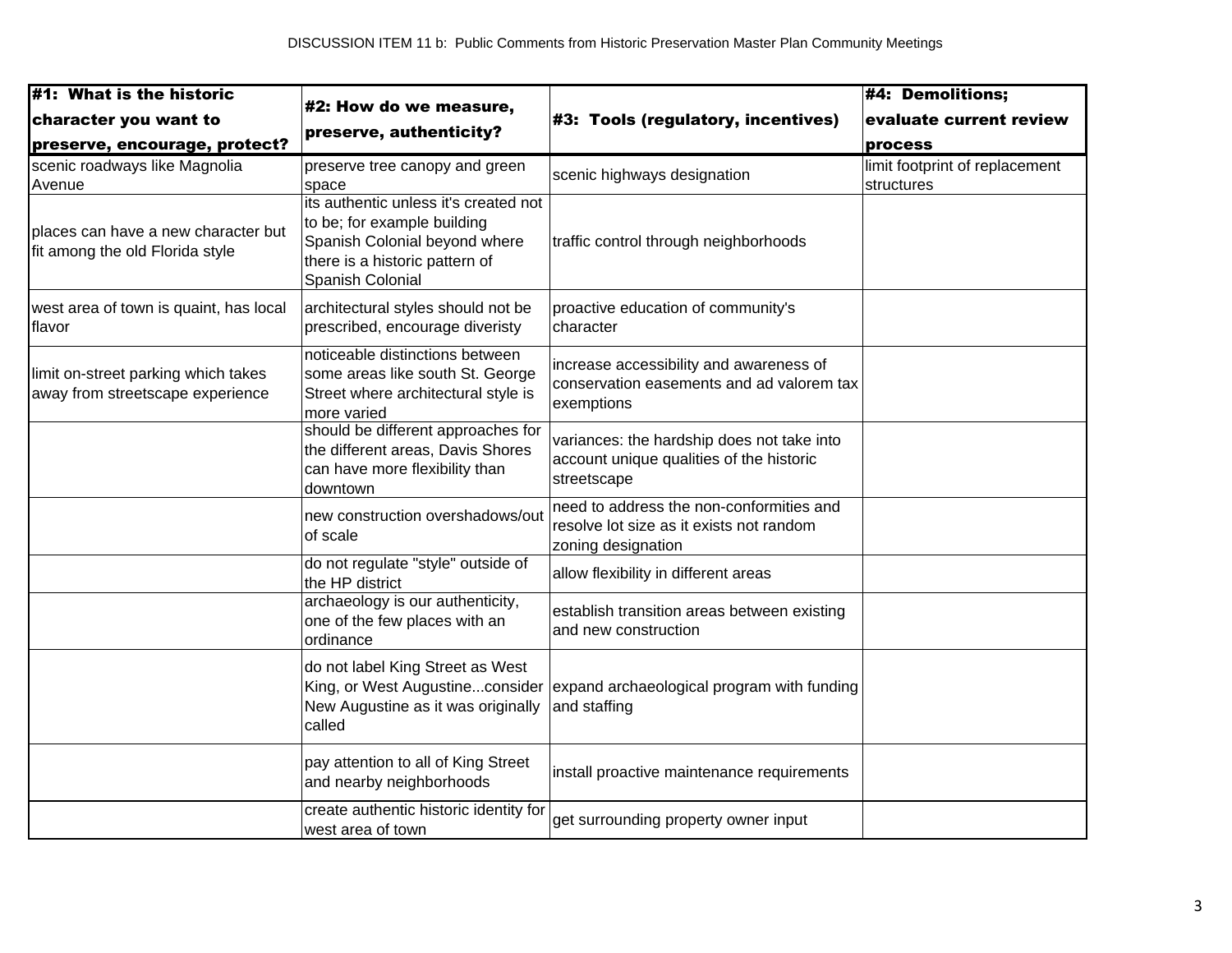| #1: What is the historic<br>character you want to<br>preserve, encourage, protect? | #2: How do we measure,<br>preserve, authenticity? | #3: Tools (regulatory, incentives)           | $#4$ : Demolitions;     |
|------------------------------------------------------------------------------------|---------------------------------------------------|----------------------------------------------|-------------------------|
|                                                                                    |                                                   |                                              | evaluate current review |
|                                                                                    |                                                   |                                              | process                 |
|                                                                                    | Downtown sold its soul, Disney-                   |                                              |                         |
|                                                                                    | esque                                             | enforce regulations already in place         |                         |
|                                                                                    | new buildings downtown are                        |                                              |                         |
|                                                                                    | consistent with the historic                      | use a revolving fund                         |                         |
|                                                                                    | character                                         |                                              |                         |
|                                                                                    | building in historic styles promotes              |                                              |                         |
|                                                                                    | authenticity (ie Flagler College                  | reach out to contractors, architect, etc.    |                         |
|                                                                                    | buildings vs. Water Street modern)                |                                              |                         |
|                                                                                    |                                                   | require pier foundations for new             |                         |
|                                                                                    |                                                   | construction to limit the scale              |                         |
|                                                                                    |                                                   | design review for individual neighborhoods   |                         |
|                                                                                    |                                                   | encourage diversity of scale                 |                         |
| Uncategorized:                                                                     |                                                   | increase planning efforts to the commercial  |                         |
|                                                                                    |                                                   | sector versus the residential                |                         |
| tag line: value history and culture,                                               |                                                   |                                              |                         |
| embrace diversity, add the new in<br>gently                                        |                                                   | 35' height limit for viewsheds               |                         |
| Houses are too large and house big                                                 |                                                   |                                              |                         |
| families but do not provide the                                                    |                                                   | encourange residents to stay and maintain    |                         |
| necessary parking                                                                  |                                                   |                                              |                         |
|                                                                                    |                                                   | incentives for maintenance and restoration   |                         |
|                                                                                    |                                                   | and information provided to residents        |                         |
|                                                                                    |                                                   | use educational videos, not just written     |                         |
|                                                                                    |                                                   | directions                                   |                         |
|                                                                                    |                                                   | protection is not necessarily design review  |                         |
|                                                                                    |                                                   | taxes prohibit younger, new professionals    |                         |
|                                                                                    |                                                   | from living in the city                      |                         |
|                                                                                    |                                                   | maintenance requirements and strict code     |                         |
|                                                                                    |                                                   | enforcement for high level issues; not paint |                         |
|                                                                                    |                                                   | color                                        |                         |
|                                                                                    |                                                   | protect viewshed of Anastasia Boulevard      |                         |
|                                                                                    |                                                   | prevent in and out traffic through           |                         |
|                                                                                    |                                                   | neighborhoods                                |                         |